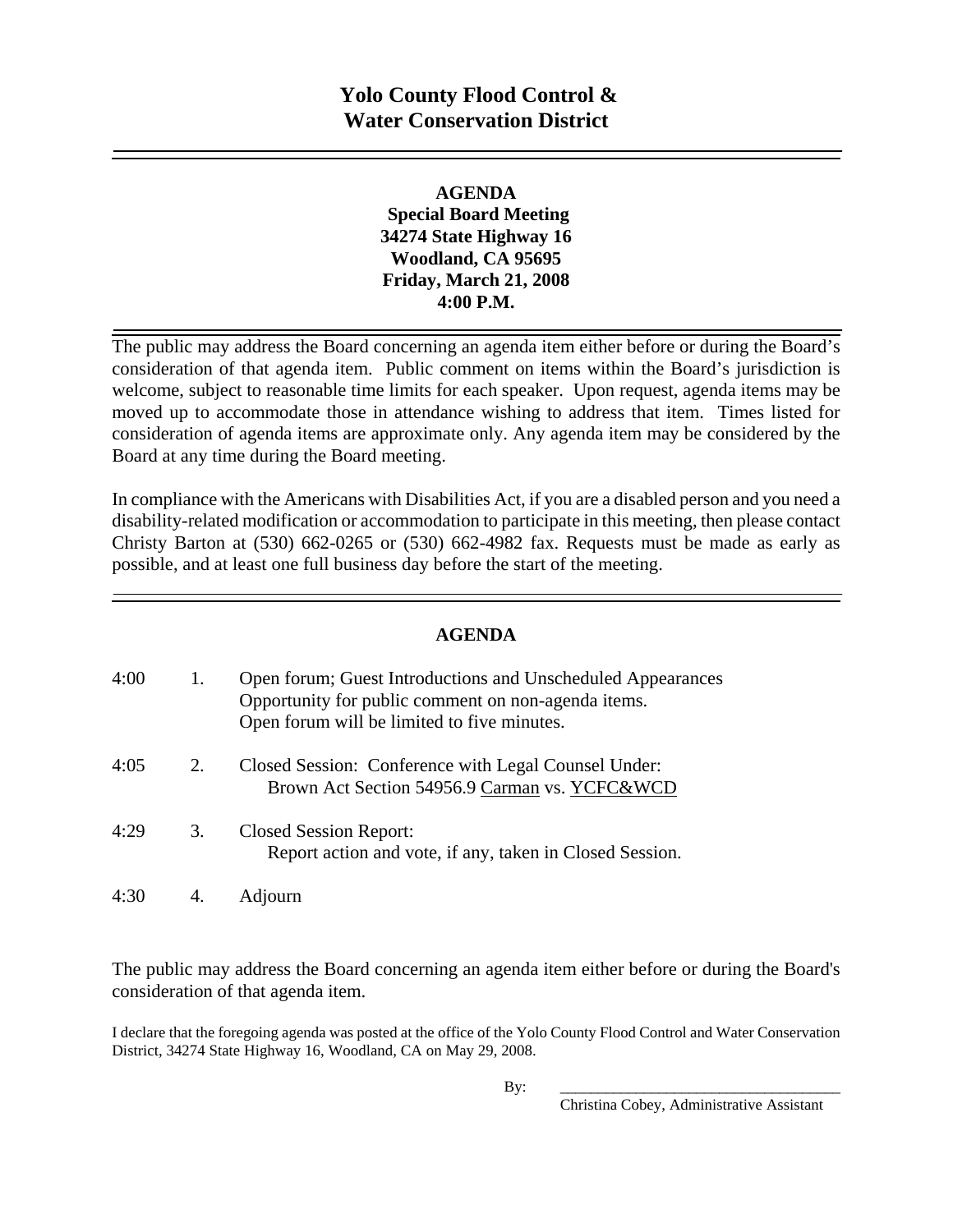

**FLOOD CONTROL & WATER CONSERVATION DISTRICT** 

# **SPECIAL BOARD MEETING MINUTES Friday, March 21, 2008, 4:00 PM**

 **YCFCWCD Offices 34274 State Highway 16**  *Woodland, CA 95695* 

The special meeting of the Board of Directors of the Yolo County Flood Control and Water Conservation District (District) was held at 4:00 p.m. on Friday, March 21, 2008, at its regular place of business, 34274 State Highway 16, Woodland, California. Vice-Chair Tadlock convened the meeting. In attendance were:

District Board Erik Vink, Chair Ron Tadlock, Vice Chair Bruce Rominger, Director Dave Scheuring, Director

District Staff and Consultants Tim O'Halloran, General Manager Christy Barton, Assistant General Manager Paul Bartkiewicz, Legal Counsel Terry Wills, Consulting Legal Counsel

#### **Members of the Public**

No Items

### **1. OPEN FORUM**

No comments were made.

#### **2. CLOSED SESSION**

The special meeting was adjourned to Closed Session under: Brown Act Section 54956.9(a) Carman vs. YCFC & WCD

Persons present other than the Board were General Manager O'Halloran, Assistant Manager Barton, District Legal Counsel Bartkiewicz, and Special Legal Counsel Wills.